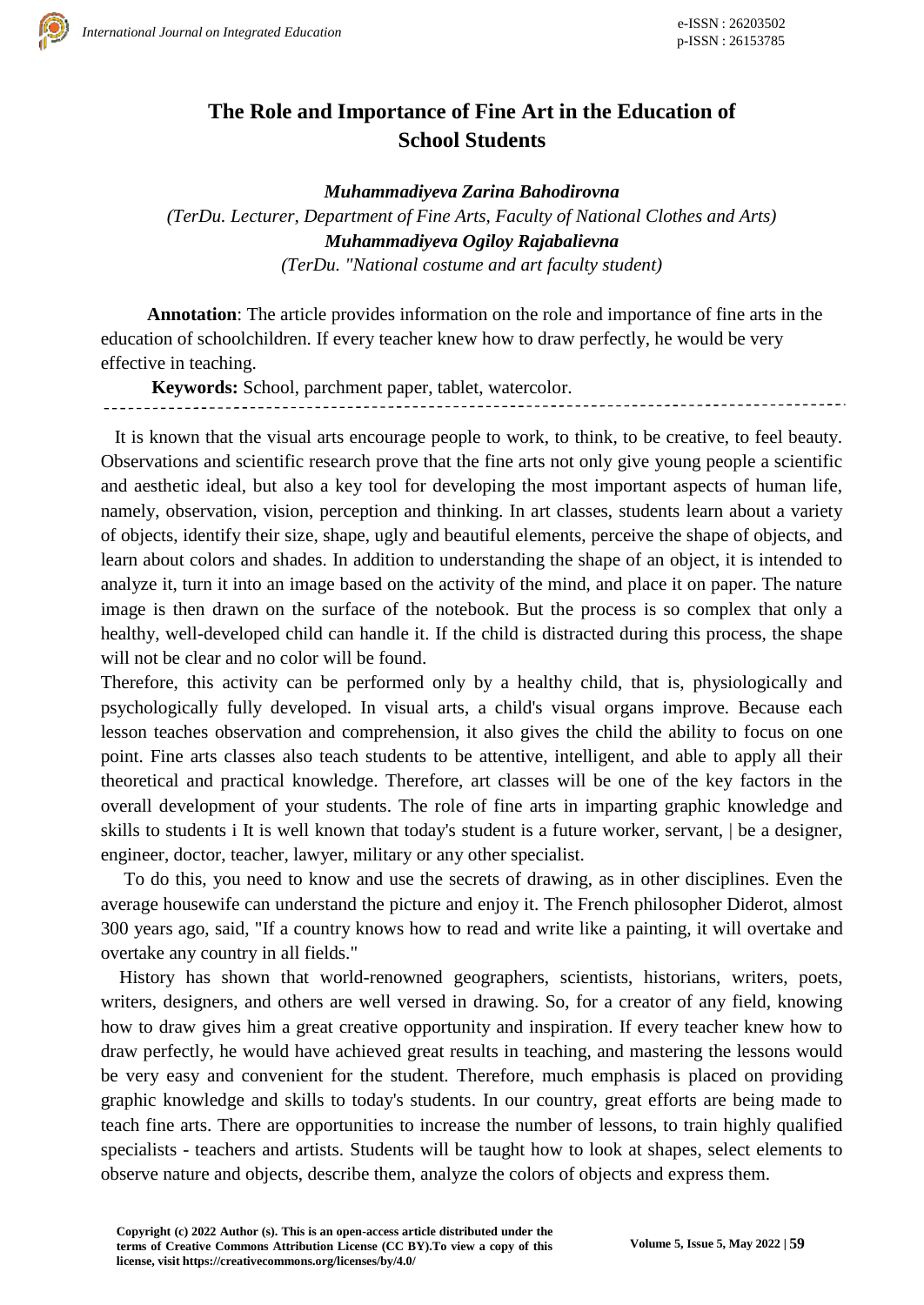Sculpture is based on size. That is, in these activities, students draw objects, birds, animals, and people in clay and plasticine. Teaching Art Analysis Studying and analyzing works of art is one of the main tasks of teaching fine arts in school. The subject of fine arts teaches to see, understand and analyze a work of art. Fine art works have a theme, a subject, an idea, an artistic style, images, characters, and the period and event of the story are reflected in the work. Fine arts are used in all school subjects. Most science teachers are not able to give information about the creation of a work of art, its subject, plot, idea, art. Therefore, no matter how many lessons are taught, this work will be re-analyzed by the art teacher himself.

In high school art classes, the teacher focuses on the idea of the work, the artist's artistic style, during the analysis of art genres. But there must be a certain system and order in the analysis of works of art. Accordingly, in the analysis of works of art: 1. Information about the author of the work is given. 2. An interview on the topic of the work (whether the subject of the work, its subject and idea can be answered). 3. The idea of the work is what issue the artist raises based on the subject he describes in the work. 4. The subject of the work - this is a scientific, accurate information about the object, the event, the landscape, people and animals, etc., imagined in the work. 5. The concept of art, artistic style, knowledge and talent of the artist in the field of art. 6.

 The creation of the work provides information about the artist's research work, collection of material, summarizing, drafting, etudes, sketches. 7. The fate of the work, that is, the current state of the work, its preservation, and in which exhibitions it was exhibited. In order to analyze a work of art in this way, a school teacher must be able to work with a picture, interpret it correctly, and explain it to others. Due to the lack of qualified pedagogues in our schools, works of art are not analyzed at all or in detail.

 Interdisciplinary links in the teaching of fine arts. General Information on Interdisciplinary Division "In order to truly study science, it is necessary to study and examine all its connections and means together." Y. O.Komenskiy. Science, technology, culture and spirituality in our country are entering a period of rapid development, which poses great challenges to the educational institutions and public educators who educate the younger generation. These tasks are carried out, in particular, in the process of improving the school, providing the younger generation of our country with knowledge and skills at the level of modern requirements. The use of interdisciplinary and interdisciplinary communication systems in the study of academic subjects is a key tool and condition for improving the performance of the school and the effectiveness of the knowledge and skills imparted in it. Because interdisciplinary communication in school activities:

1) allows you to correctly define the purpose and objectives of each session;

2) provide each lesson with the necessary visual and didactic materials; 3) increases the student's interest in science, lessons, provides emotional state to the lesson and voluntary-stable attention during the lesson;

4) allows to study, observe, objectively and objectively perceive the elements of nature, object and composition on which the picture is drawn on a scientific basis;

5) teaches to distinguish between characteristic and basic features on the basis of observation of nature and objects;

6) teaches students initiative, independence, creativity, improves their materialist worldview and beliefs;

7) Systematizes the knowledge of your students, provides them with basic and comprehensive, consistent, scientific knowledge and skills. The scientific ideas expressed in this regard are still the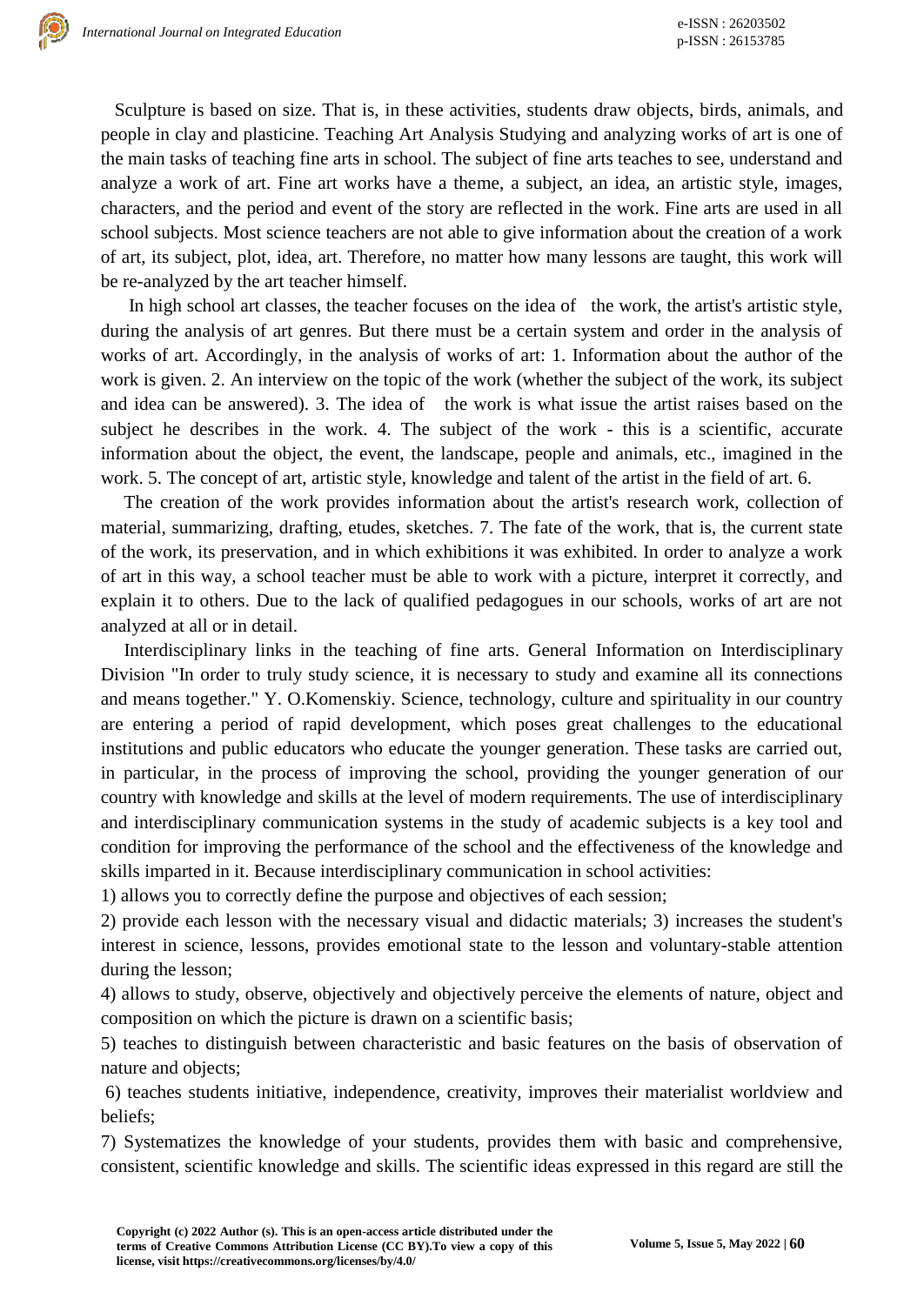main guidelines for teachers in teaching.

 Interdisciplinary communication is recognized and valued by all educators. Indeed, interdisciplinary communication is still the most effective didactic principle in the study of school subjects.



Interdisciplinary connection is manifested in two cases: 1. Theoretical connection - is the ability to express in the content of the subject the events that are, are and will be in nature, society, and the material world in general. is a didactic situation. For example, in the study of fine arts in K.P. Bryulov's "The Last Day of Pompeii",

Using the materials of the course "History of the Ancient World" on the topic "Ancient Roman culture" and the subject "Volcanoes" in geography, scientific information about the subject and events in the above work of art is given and analyzed. 2. The methodological direction of interdisciplinary communication is carried out between the teacher and the student in the process of individual and general questions and answers, homework review. For example, the teacher asks: - What shape is the cube? Based on the knowledge and skills acquired in mathematics and fine arts, the student answers: A cube is a geometric body with 6 sides, 12 sides, 24 angles, all sides, edges and angles are equal. In order for a science teacher to use the principle of interdisciplinary connection in his / her work, he / she must study the subject program, textbooks and manuals related to his / her subject, be in constant contact and cooperation with that subject. . This interdisciplinary connection: 1.

Ensures the science of the lesson, its initiative and creativity in the lesson. 2. Reduces the work of teachers, increases productivity. 3. Compacts lesson materials, reduces repetition in class, and repetition in school subjects in general. 4. Systematizes the activities of the science teacher. 5. It gives students the opportunity to easily master academic subjects, which is a key factor in their acquisition of science-based knowledge and skills. Provides them with an excellent, scientifically based knowledge and skills base. If all teachers in the school work in this system, the daily class hours can be reduced to 4-5 hours and the weekly school days to 5 days. Interdisciplinary links in the teaching of fine arts Fine arts are directly related to all disciplines.

This is especially true in biology, geography, labor, drawing, mathematics, physics, history, language, and literature. This connection is made both theoretically and practically. The initiator of interdisciplinary communication is a teacher of fine arts. First of all, the teacher should set up a fine arts classroom at the school. It is harmful to form a database of textbooks, textbooks and visual aids